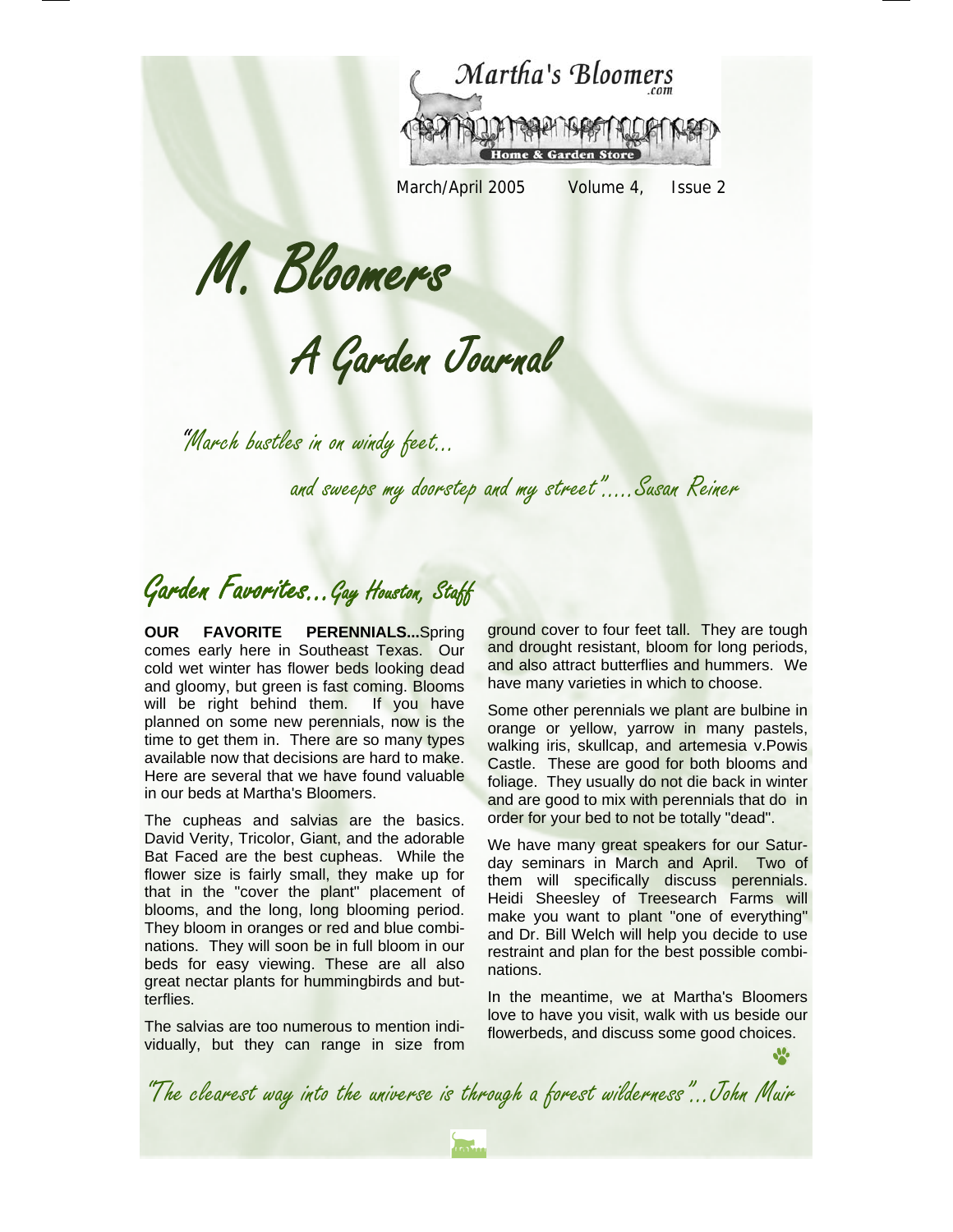Color Me Spring...Shirleen McDonald, Staff

Come join us at our first annual "Color Me Spring" makeover event! The staff at Fountain View Salon—Spa—Fitness look forward to introducing you to the newest, most exciting looks for Spring.

Fountain View Salon's staff of hairstylists and makeup artists will show us the hottest hair colors and styles, along with the new Spring colors in makeup. And, you will never guess who the makeover models will be!

Café M. Bloomers will serve a delicious lunch which will include a mixed green salad with edible flowers and grilled chicken, followed by a decadent dessert of Peach Fosters Cheesecake.

And to complete the event, expert floral designer, Tricia Barksdale of Petals 'n Bloomers will display her latest floral creations on the luncheon tables.

#### **Don't miss this colorful event!**

Monday, March 21 - 11:00 am \$25/pp.

Café M. Bloomers

#### **(936) 870-3277**

Please confirm your reservations by credit card. Seating is limited. Make your reservations today!

J.

Happy Campers...Tricia Barksdale, Petals 'n Bloomers

**Flowers and Plants Produce Happy Campers!.**..Sometimes the key to successful work or home environments comes naturally. A research partnership between Texas A&M University and the Society of American Florists concluded that flowers and plants can be vital accessories in these areas.

These findings follow on the heels of previous research from Rutgers University. They studied the positive mood-elevating qualities of flowers. Specifically, A&M's research team found that in a workplace environment with flowers and plants:

- Idea generation, creative performance and problem-solving skills are enhanced substantially.
- Both men and women become more innovative thinkers.
- Men generate a greater number of ideas and women find fresh approaches to problem solving.

So the moral of this story is, take plants and flowers into your home and office, and you will have happy campers! (Thanks to the Society of American Florists for providing this information. To learn more about Workplace Productivity Study, visit www.aboutflowers.com).

Spring Open House at Petals 'n Bloomers !

Friday and Saturday, March 4 and 5 10 am to 5 pm

#### **Showcasing:**

- **Spring Wreaths and Centerpieces**
- **Easter Gifts**
- Riveting Ribbon Roses
- **Linen Smocks**
- Glass and Porcelain Crosses
- New Occasional Card Line (guaranteed to make you laugh!).

**Refreshments! Free Samples!** 

*Free Seminar:* 

**"**A Tisket, A Tasket, What Can You

Put in a Basket?" Seminar

Saturday, March 5 at 11 am.

Learn how to fill different types of baskets (wicker, metal, glass, Easter) with surprises!

> Petals 'n Bloomers **(936) 825-8577**

"To create a little flower is the labor of ages" William Blake.

**Indian**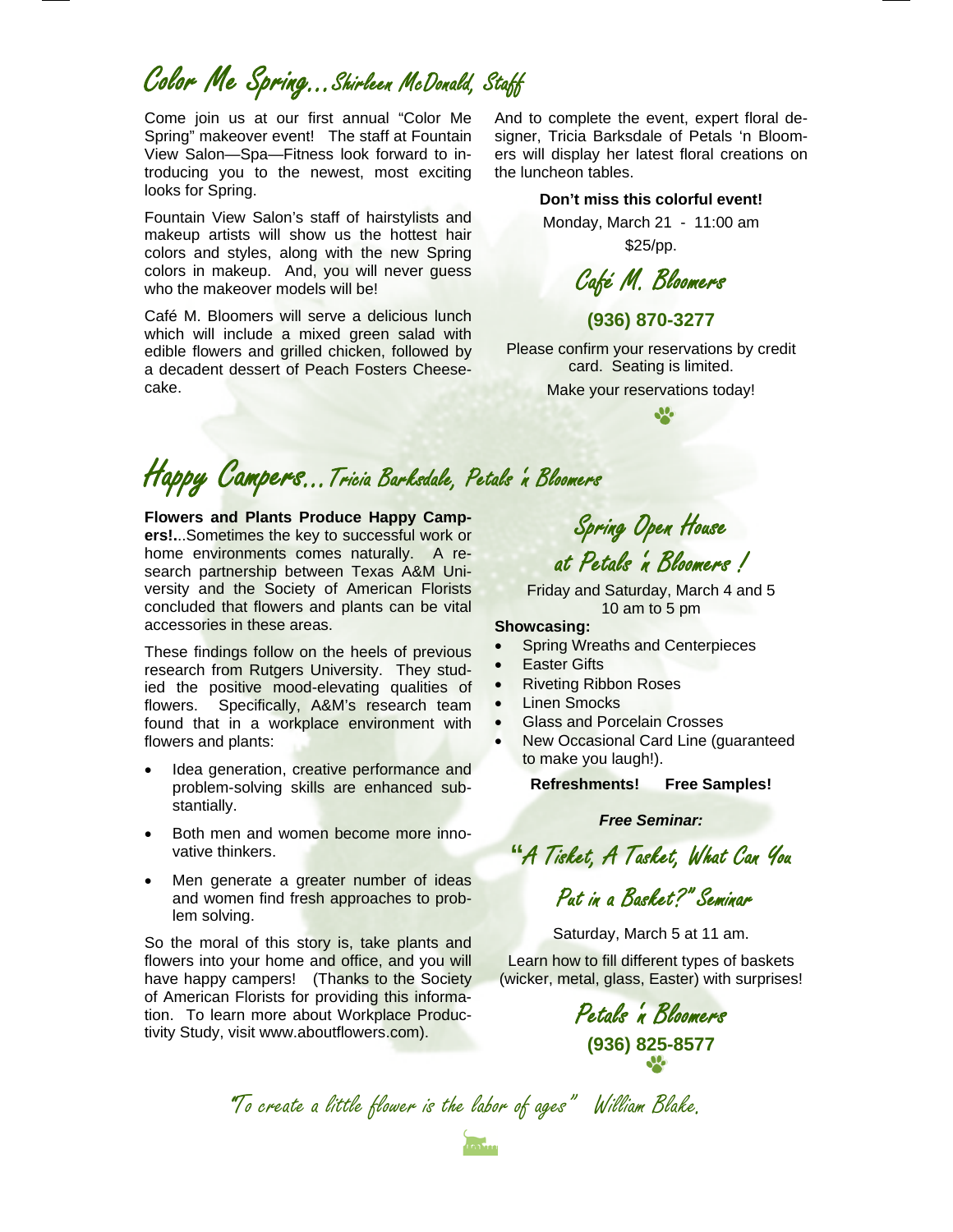## The Great Prickly Pear….Karen Breneman, Guest Writer

A story of survival...prickly pear cactus are fascinating plants with an ancient history. Evidence left by prehistoric man documents the use of prickly pear as a source of food, clothing, containers, medicine and dye. Most of the fossilized remains left by early people contain parts of the cactus, suggesting that all parts of the plant were eaten either raw, baked, or roasted. The early European explorers tell of the annual migration of different tribes to obtain the fruits called Tunas and the resulting celebrations with the gathered fruit providing the main food supply for at least 3 months.

Prickly pear cactus, over 90 different species and varieties, are all American. Explorers in the  $16<sup>th</sup>$  century took samples to Europe where botanist likened them to an odd prickly plant the Greek philosopher and naturalist Theophrastus had described growing near an African village Opuns and named the new plant Opuntia. The two plants are unrelated. Early herbalists called the prickly pear an Indian fig.

The prickly pear is the national flower emblem of Mexico. According to legend, the early nomads in Mexico called Mexica where told by the Great Spirit to build a city where they found an eagle holding a snake in it's mouth perched on a cactus. The site of this discovery is present day Mexico City.

As a landscape plant, prickly pear is unde-

manding. It prefers full sun and good drainage, but many species survive in part shade and heavy clay soils. The beautiful lemon yellow or red flowers contrasting with the bluish gray pads add to the late spring garden. The wine colored tunas enhance a fall garden and make wonderful jelly. Pruning is done as with any perennial, although heavy gloves and a machete are preferable to regular gloves and pruning shears. Prune when the pads are young and use them in cooking (Nopalitos). A thorn-less variety is available which grows tall developing a trunk almost like a tree for those who do not wish to deal with the prickles. However, the prickles work very well as a barrier to unwanted visitors.

All sizes of the cactus are available depending on species from very small ground cover to the large spreading variety. Do not collect cactus in the wild or on private property without permission. Many varieties have been lost in the wild due to "Cactus Hunters". Purchase specimens only from known sources such as Martha's Bloomer's.

Plant prickly pear varieties and enjoy the ease of care. Use the young pads to make nopalitoes-great in scrambled eggs or a salad, and the tunas make great jelly. Enjoy this amazing plant and remember the importance it had to the earliest people in Texas. Without the prickly pear, would the native people have survived? ...

### Organics...Sharon Murry, Staff

**Natural Fire Ant Control...**Spring time is a good time to get those fire ants under control… Impossible you say? No, it is possible to control them; however, finding the right treatment can be daunting.

Start rebuilding the natural micro-organisms back into your soils. Beneficial Nematodes can be applied anytime of the year that the ground is not frozen. These microscopic worms will consume hundred's of different types of larvae, including flea, tick, termite and ant larvae in the soil. One application will last for two years as long as you do not use any chemicals that would kill these good workers.

To tackle those ant mounds already popping up around your lawn and sidewalks, try Anti-

Fuego or sometimes called Aunti-Fuego Soil Conditioner made by Garden-ville. This is a 100 percent organic fire ant control which contains molasses and orange oil. Mix 4-6 oz of the soil conditioner to a gallon of water. Push a long stick down the middle of the ant mound and pour the mixture down the hole and around the edge of the mound with a sprinkling can. Use 1 to 2 gallons of the mixture, depending on the size of the mound.

The drench must be applied in sufficient volume to penetrate the entire nest. This mixture will kill the ants. The combination of Beneficial Nematodes and the application of Anti-Fuego Soil Conditioner should get you on the right track to controlling those fire ants.

" Gardens are not made by sitting in the shade"...Rudyard Kipling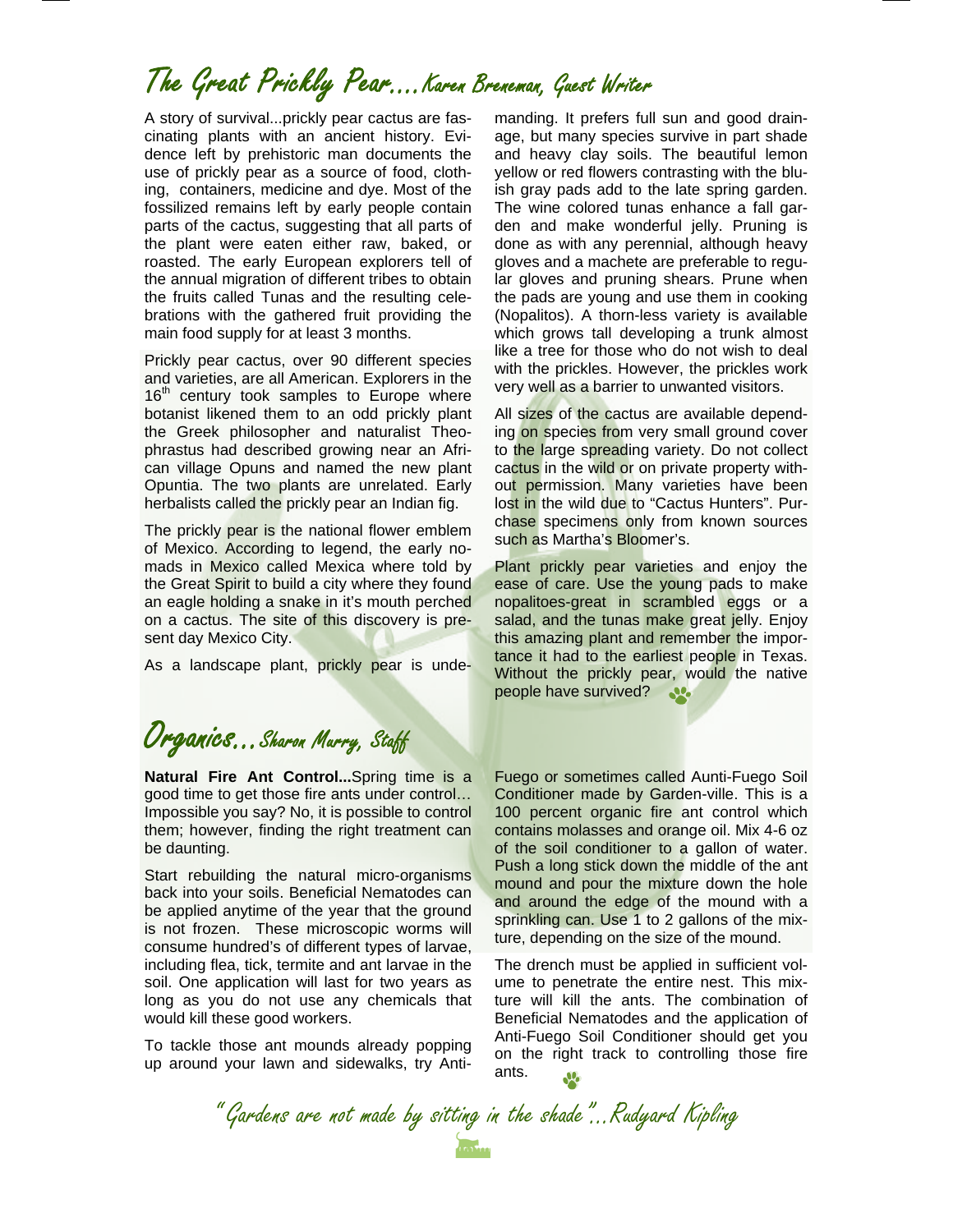### Plan your Escape...Vickie Deike, Landscape Designer

**A Garden for Hummingbirds & Butterflies...**As the designer for the Landscape Department at Martha's Bloomers, the most popular request I receive when planning gardens is to include plantings that attract hummingbirds and butterflies. And it's no wonder! These little visitors to the garden bring as much enjoyment as the plants themselves. The following are a few favorites that do well in our area.

With hummingbirds due to arrive in our area at the end of March or beginning of April, it's a great time to add plants that will encourage them to linger before continuing on their journey.

Carolina Jessamine is an evergreen vine for sun that sporadically blooms yellow tube flowers in the winter and then absolutely explodes with blossoms at the first sign of spring.

Russelia is a mounding perennial with tube flowers and very fine textured leaves that make it appear almost grass-like. It is a unique look and comes in red, coral, and yellow varieties. Plant in full sun.

Columbine is a great perennial for dappled light areas and is also an early spring bloomer. The Texas Gold Columbine has

From the Hot House...David Albrecht, Horticulturist

**Chilling Injury in Tomatoes and Peppers...**Tomatoes and peppers can easily be referred to as two of the most popular vegetable garden crops to home gardeners in the state of Texas. For many of us, it is important to be successful in producing these crops in our gardens. While there are many successes, there are also those of us that have an off year as far as these two crops are concerned. One thing that gets us from time to time is chilling injury.

Chilling injury is not freeze damage. Chilling injury in tomatoes and peppers is the effect of temperatures between freezing and 60°F. Exposure of tomatoes and peppers to these low temperatures can cause injury that will not be evident until weeks later as these plants begin to mature. Keep in mind that the lower the temperature and the longer the duration, the more severe the chilling injury will be.

Tomato plants that suffer from prolonged temperatures below  $55^{\circ}$ F can have misshapen fruit.

been designated a Texas Superstar<sup>tm</sup> ! (For more information on the Texas Superstar<sup>tm</sup> program - www.texassuperstar.com)

Butterflies are easy-to-please little guys. One rule: You cannot have enough blooms! Coral Vine grows by tendrils in full sun and has profuse bright pink flower spikes in the summer that butterflies love, but watch out, so do the bees.

A few low growing, (2'-3' ht.) full sun perennials that are easy care and give extra bang for the buck are Plumbago, Lantana, and Salvia Greggii.

Butterfly Bush buddleia, is a semi-evergreen shrub typically 4'-5' tall with flowers spikes all summer. It comes in yellow, pink, blue, and purple varieties.

Duranta is a large, perennial shrub, 5'-6' ht. with lush foliage and clusters of small blue / purple flowers spring to fall. It is one of the few butterfly plants that can take part shade.

Hopefully one or several of these suggestions will fit right in with your garden.

#### **(936)-825-7777 ext. 104**

Vickie Deike, Landscape Designer J.

Temperatures below 50<sup>°</sup>F can cause a fewer number of fruit to set. If plants are subjected to temperatures below  $40^{\circ}$ F, stunted growth, increased susceptibility to disease and wilting may occur.

Peppers are more susceptible to chilling than tomatoes. Peppers can show signs of injury by prolonged temperatures below 60<sup>°</sup>F.

One other factor contributing to chilling injury is low soil temperature. At a depth of 4 inches, it is best to have a soil temperature greater than  $60^{\circ}$ F before planting.

While March 6 may be the average last freeze date for our area, it is safest to wait until after one week in April has passed before planting. Also, the use of row covers and wind breaks as protection can be very beneficial in having a successful tomato and pepper crop. When using row covers do not let the temperature under the cover exceed  $90^0$ F.  $\mathbf{M}_{\bullet}$ 

"As is the gardener, such is the garden"...Hebrew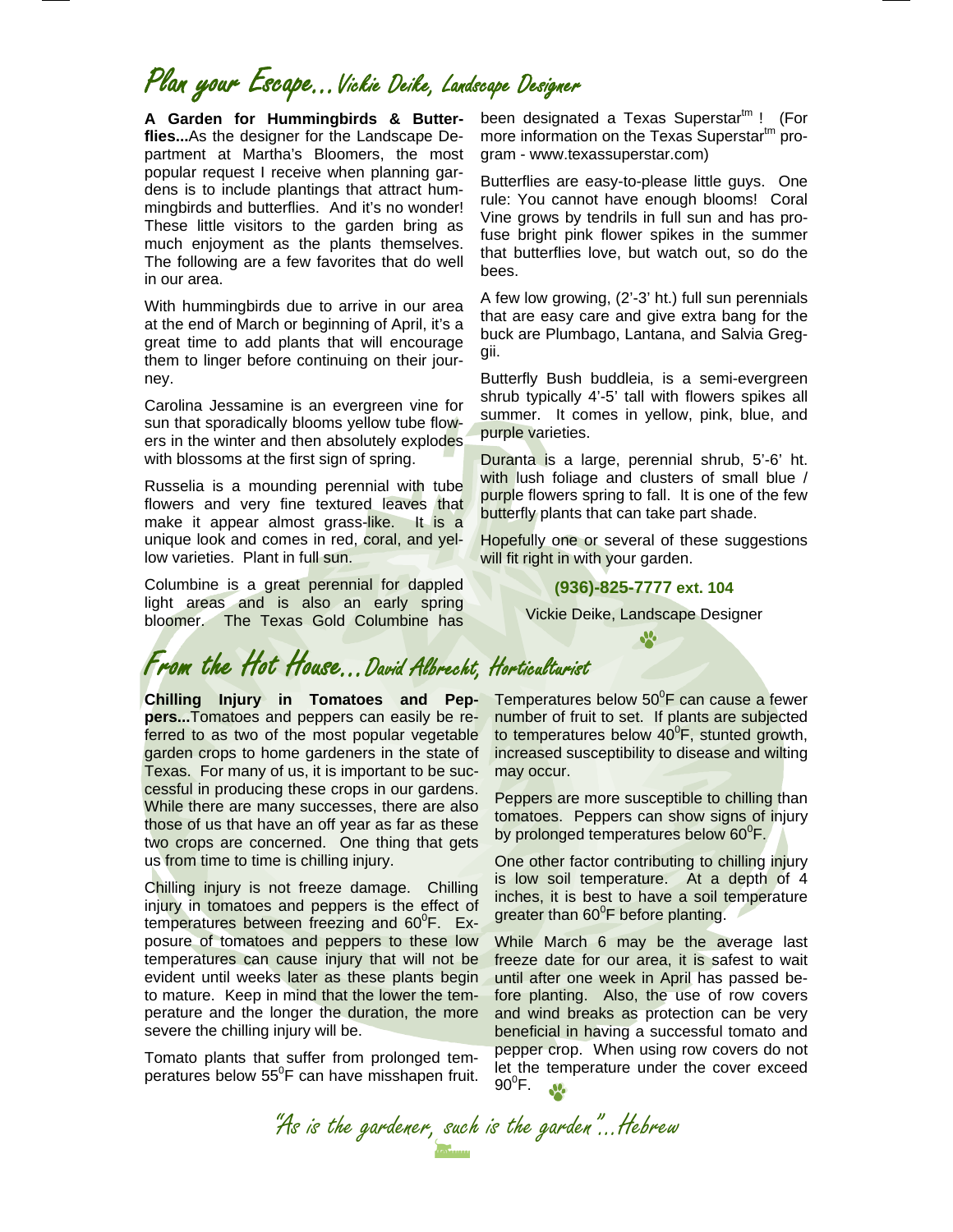### Ask Martha & Bloomer….

**Dear Martha:** 



My houseplants seem tired after winter. What can I do?

**Martha here....** Most houseplants love to be on a porch or under a big tree for the summer. Try reviving them this way, and don't forget to feed and water!

**Dear Bloomer:** My perennials are putting on leaves, but some look long and lanky? What should I do?

**Bloomer here...**Pinch or trim growing tips now before they produce buds. They may also need thinning if crowded.



## Romance at the Café...Pamela Hays, Staff

Spring has sprung, and its time to replace those hearty winter comfort foods with a lighter fare – and what better to decorate your dishes and delight your palette than fresh, edible flowers. Edible flowers make excellent additions to iced drinks, salads and many main dishes. Here are some suggestions for making the most of those springtime blossoms:

- Steep Maid of Orleans jasmine in your tea to add a touch of sweetness, or steep the leaves and flowers of lemon verbena to add a natural lemony flavor.
- Cut the petals of carnations away from the white base of the flower and sprinkle them over a freshly iced cake to add a touch of color. The petals have a peppery taste, so toss them in with your salad greens to add a splash of color and flavor.
- Marigold petals taste similar to saffron and can be used to top pasta or rice dishes or mix the petals into soups or spreads to add a yellow tint and a burst of flavor.
- Queen Ann's Lace has a light, carrot-like flavor and tastes great in salads.
- Rose petals are sweet with light undertones ranging from fruity to minty, but darker colored roses pack the most flavor. Use them to garnish cakes and other desserts or freeze them in ice cubes and float the cubes in your favorite punch.

Before using edible flowers in cooking, be sure that the flower you have chosen is indeed edible, and do not use flowers from florists or nurseries that may have been treated with pesticides, unless that pesticide is labeled for use on edible crops. Eat only the flower petals of most edible flowers and be sure to remove the pistils and stamen and wash the petals before eating. As with any new food, introduce edible flowers into your diet slowly and enjoy!

Café M. Bloomers **(936) 870-3277** 

"To be awake is to be alive." Thoreau